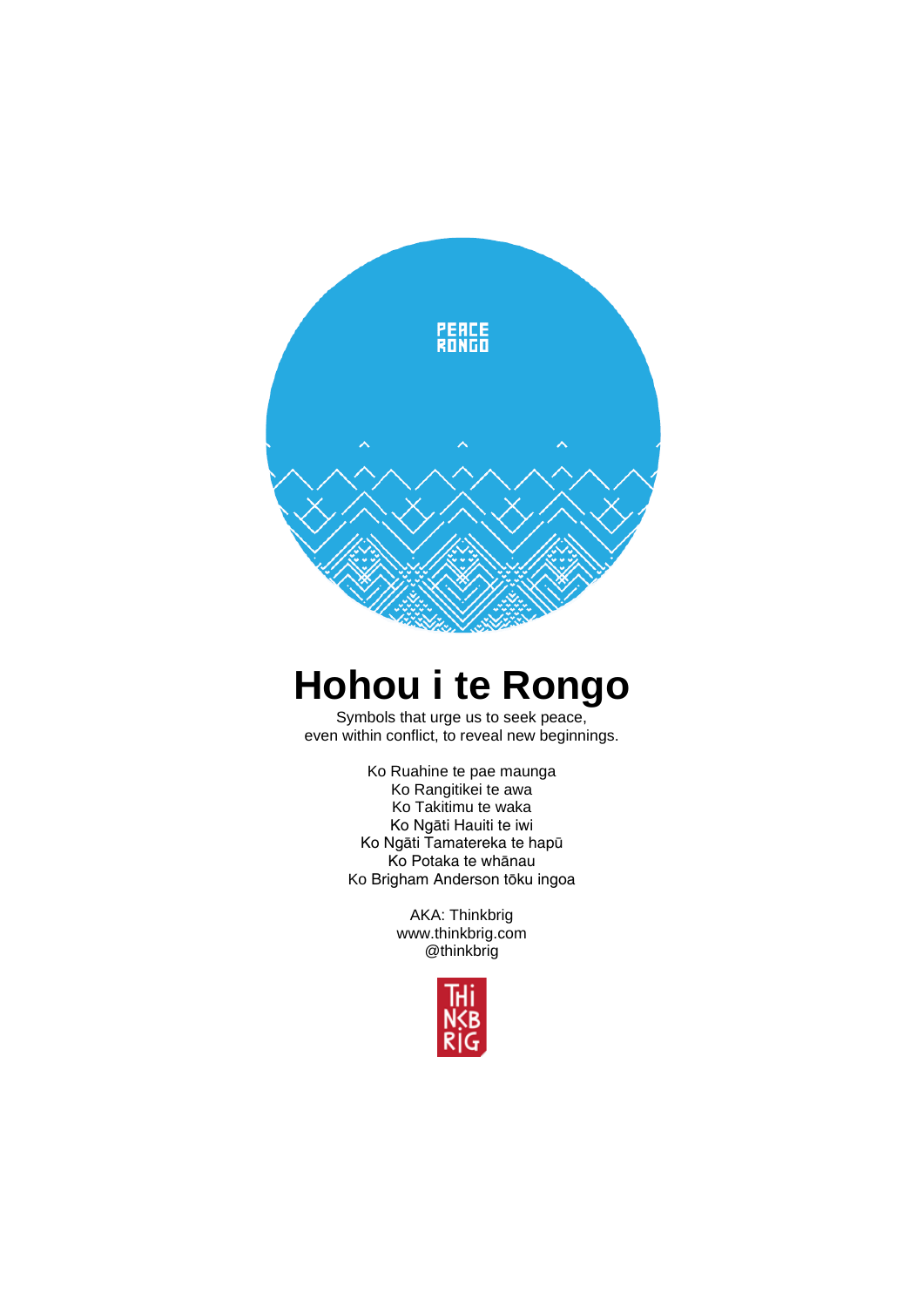

*Peace, Rongo,* and *Peace, Rongo II,* 2022 Acrylic on wood, 850 mm diameter Digital print on A3 100gms stock

The word *rongo* in this instance is peace, especially after war. The pattern on the first is called *huka korio*, meaning rapids (the white on top of the water, *huka,* and currents, *korio*). This pattern is about forgiving. Forgiveness is not determined by the offending party (them saying sorry), but by the person offended. Forgiveness allows us to live our lives free from the rapids that could drag us down. As we forgive, we move into calmer waters. Forgiveness brings peace. This does not mean we accept poor behaviour towards us – we fight that. Forgiveness frees us from the offenders unwarranted behaviours.



*Wehenga o te tau* and *Wehenga o te tau II,* 2021 Digital print on A3 100gms stock

(The original is acrylic on canvas 910 x 1210mm)

This is about seasons of our lifetime, a period of time, even an hour or moment to moment. These words are the seasons of the year. What I love about māramatanga (Māori calendar, kinda) is based on the movements of the moon. There are natural rhythm's and some days are stink, some days are great and everything in-between. These rhythms exist for our benefit. The seasons, cold, warm, wet, hot, etc are important. If we just had one the world would be out of balance. So, we got to have stink to appreciate the good. In the good book it repeats the term, "and it came to pass…". Someone once said, "… aren't you glad it didn't say, 'and it came to stay'". Accept that stink stuff happens, let it go and move on. Cycles and rhythms are important for our balance.



#### *Faith – Whakapono,* 2012 Digital print on A3 100gms stock (The original is acrylic on canvas 1210 x 1210mm)

This is a depiction of my journey of faith. This maze has no beginning or end, we determine that. In my journey, I decide if I stay or get off. When I think I am doing well, I turn the corner and see there is more to learn. The colours remind me of unexplored galaxies, representing our untapped potential. When you see the prefix *whaka* at the beginning of a word in te reo, it turns that into an action word. I cannot do my journey in my head, I must act.



*Do pai now,* 2013 Digital print on A3 100gms stock (The original is acrylic on canvas 1210 x 1210mm)

In my journey of trying to develop my faith, I must act by doing good (*pai*) to others. This is not conditional on them being nice to me, but rather do good, even if the recipient is undeserving and when others may never ever know you did it. Don't do it with the expectation of getting something in return. Just do *pai* now!



## *The teka tika continuum,* 2019

Digital print on A3 100gms stock (The original is acrylic on canvas 910 x 1210mm)

*Teka* is lying, lies or being false. *Tika* is completely and wholly the opposite; it is to be true someone with integrity. I noticed the subtle difference in these words and the first word on this picture is *TEKA*, but it is trying to disguise itself by trying to make the E look like an I. A classic move for someone who is not being true. The other words along the way to the bottom to the resolute *TIKA*, are words that move from a place of great unpleasantness, changing to being true – or to a place of integrity. Think of those classic bullies, that no one stands-up to and they are encouraged from the side lines by others. Doing nothing about injustices, makes you an accomplice. At the other end of the continuum there is the word AU, which means: me, I, myself. I put this here, because sometimes showing integrity is very lonely and others can turn on you. The move from tika to teka can be instantaneous. Kia tika!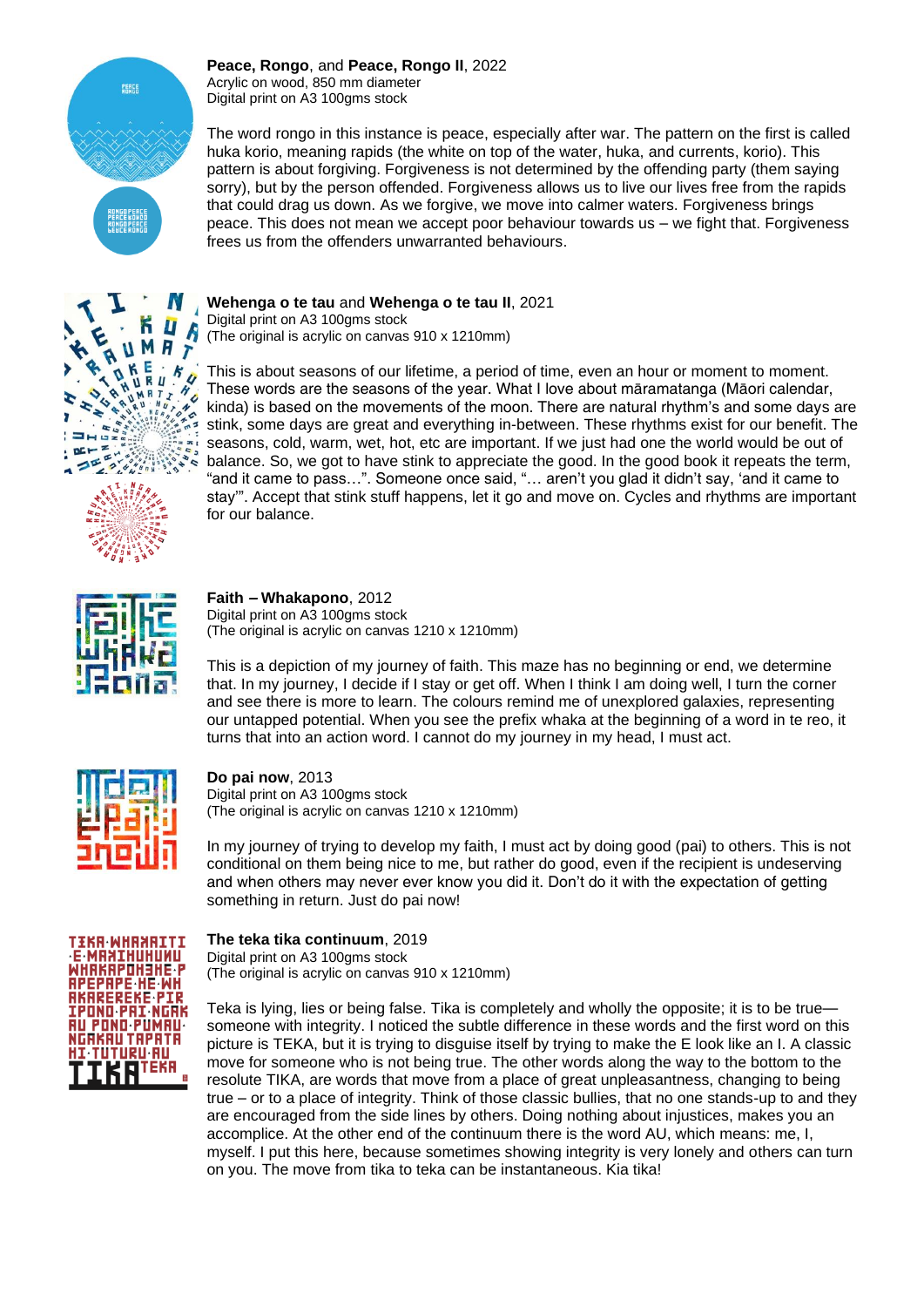

*Whānau,* 2010 Digital print on A3 100gms stock (The original is acrylic on plywood 1200 x 1200mm)

This is my take on the *tukutuku* pattern *pātiki*, meaning flounder. This pattern, represents prosperity, plenty, flourishing. *Whānau* means family, but not in terms of a traditional family unit, but all of our ties. This is a representation of my whānau. It represents me in the middle and my *whakapapa* (genealogy) both ways, my *tūpuna* (ancestors), my contemporaries (brothers, sisters, cousins, cousin's cousins) and my kids and mokopuna (grandkids – hint, hint—for my kids). This also reminds me of the promise made to Abraham that his children would number more than the sands of the seas and the stars in heaven. It is a reminder to me that God does not break His promises. Remember that Abraham didn't have kids until he and Sarah they were in their old age. This would have left me wondering about what was going on with that promise. But that's about me, I am impatient. Ask my kids.

We have six kids and each of them are my stars. Remember the actions to Twinkle, Twinkle Little Star when it comes to the word 'diamond', this is depicted in the pātiki pattern and that each is a diamond sent from heaven.



## *Tēnei au,* 2022

Digital print on A3 100gms stock. This pattern is taken from one of my pou (acrylic and vanish on macrocarpa on metal stand, 1090 x 190 x 50mm. Base 200 x 160 x 6mm).

This is saying that you are here and will do whatever needs to happen. The black shapes represent water and mountains and are about the challenges that each of us face and if you are able to work through those, you will be rewarded, as depicted by the stars. These aren't instant rewards - would be cool if they were, but I believe that this tests our resolve to do the best, regardless of whether we recognise the rewards. This is also a depiction of the story of Father Abraham and the promise made to him. When I see a tukutuku panel, I see that promise realised in every stitch, each stitch is a person, connected to another, and another..



## *Ka puta te ira tangata,* 2022

Digital print on A3 100gms stock. This pattern is taken from two of my pou (2 x acrylic and vanish on macrocarpa on metal stands, 1090 x 190 x 50mm. Base 200 x 160 x 6mm).

The point of this pattern is to remind us that we are all connected, not just as the family-ofman, but also our connection to the environment. So, it is time to act like it. Our story of how we came about through the separation of Papatūānuku and Ranginui, for me shows heartache and trauma, and so, we have the responsibility to live better, unselfish lives, otherwise their separation means nothing. We honour Papatūānuku and Ranginui when we try to put aside differences to work together. We don't have to agree on all things.



#### *Ngā Pākarekare,* 2022

Digital print on A3 100gms stock. This pattern is taken from one of my pou (acrylic and vanish on macrocarpa on metal stand, 1090 x 190 x 50mm. Base 200 x 160 x 6mm).

Even the smallest pebble tossed into the ocean causes ripples. Do not think that what you choose to do is independent of consequences to others and the environment. Kia tūpato!



### *Mārena,* 2022

Digital print on A3 100gms stock. This pattern is taken from two of my pou (2 x acrylic and vanish on macrocarpa on metal stands, 1090 x 190 x 50mm. Base 200 x 160 x 6mm).

When we stand to give our *pepeha* (kinda like where we are from), this is to connect us to others (we were cool even before Facebook!), we, amongst other things, acknowledge our *awa* (river) (or *moana*, lake, sea). This is my symbol for the bringing together of two individuals, with our rivers (our pasts, our whakapapa), uniting and becoming one awa. Your awa, my awa, become our awa. Relationships, like a river, has calm spots, spots that are great for swimming, fishing, etc and parts that are dangerous. Be mindful of what you say and what you do, it can change that calm part of the river into a torrent, in less than a second. The tukutuku values here are very important in all relationships.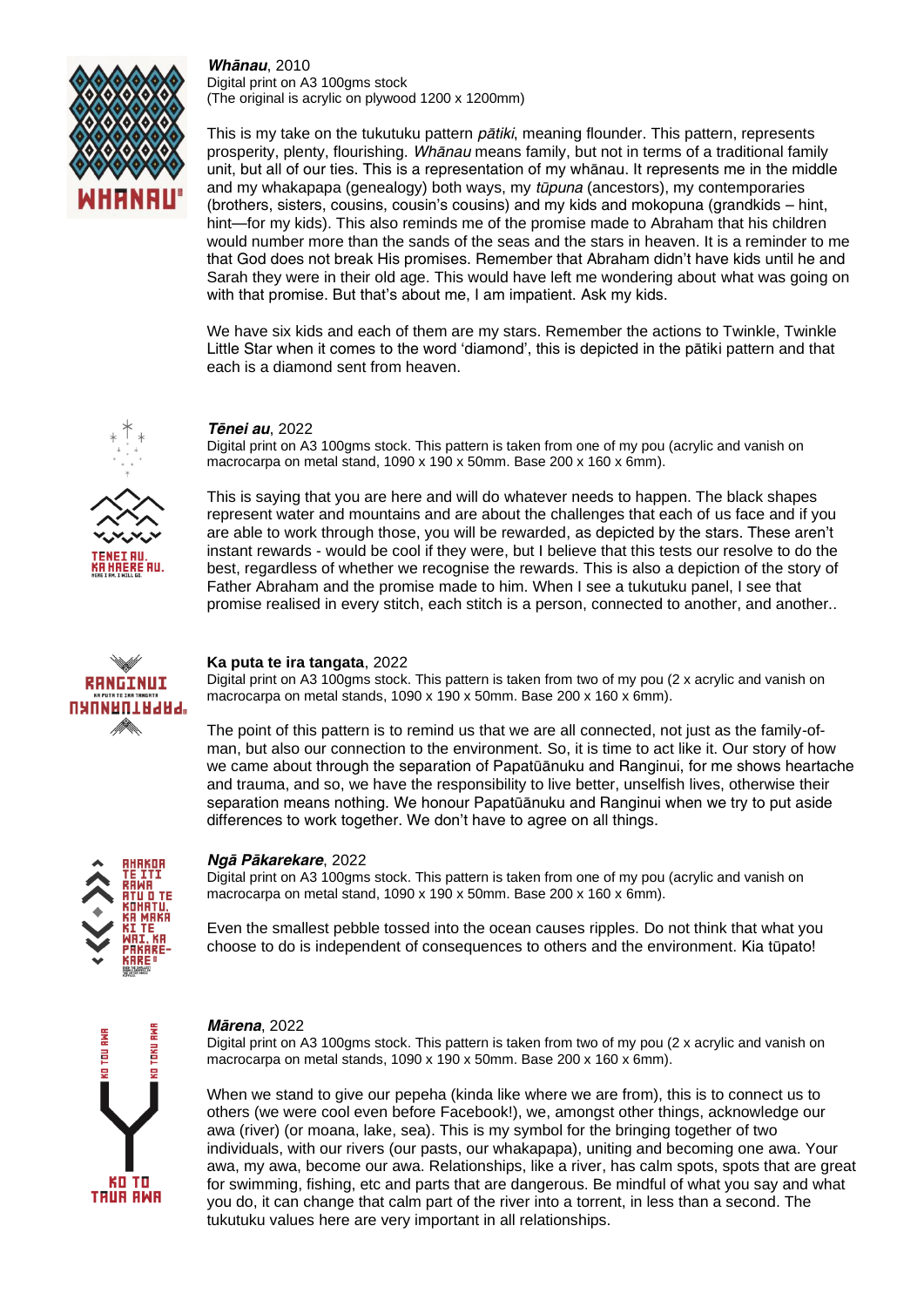#### *Ngā tukutuku o te kāinga, Pūmau,* 2020 Digital print on A3 100gms stock

(The original is acrylic on canvas 600 x 1600mm)

One in a series of nine based on values that are important in a home. *Pūmau* (faith) and *Rongo* in this instance refers to *whakarongo. Whakarongo* is the four of the five senses, except for sight. Faith is to trust in your other senses and not the whole seeing-is-believing thing. The journey of faith is a climb into clarity and darkness, if we choose to ignore the other senses. The grouping of four lines represents *whakarongo* and the small red squares represent my ever want to just see the end right now, because I am impatient, and it is not a natural thing for me to trust the Lord. It's a reminder to not allow that to supersede the other senses when it comes to faith.



MRTOU MRTUR **NUITE RANGI** 

#### *Ngā tukutuku o te kāinga, Inoi,* 2020 Digital print on A3 100gms stock (The original is acrylic on canvas 600 x 1600mm)

The importance of *inoi* (prayer) in the home. It is an acknowledgement that I cannot do things all by myself – I need help from a higher power. The name of this pattern is Our Heavenly Father. The black lines are people and their prayers going up to Heavenly Father. The blue lines are Heavenly Father's blessings that can come down upon us. The bottom black line is me in the action of prayer and the first lot of blue lines directly above me are immediate, existing or initial blessings, enlightenment, light or Heavenly Father's intentions towards me (us). If I leave it at that, then cool, I get these. But if I demonstrate greater sincerity and more sincere demonstrated intentions or yearnings in my actions (the second level of black lines), I have the potential, according to the will of God, to receive even greater blessings. By blessings I include further enlightenment. This pattern of seeking further or greater knowledge can continue. The black diamond in the top blue lines are saying that everything that Heavenly Father does is with us in mind, but from my perspective (the black lines at the bottom), I can't see that and sometimes it just looks like that the Heavenly Father is being stink and mean to me. Think about your own kids, sometimes when we show love, our kids just think we are being stink to them.



## *Ngā tukutuku o te kāinga, Rīpenetātanga,* 2020

Digital print on A3 100gms stock (The original is acrylic on canvas 600 x 1600mm)

This is not a pattern I made up, but is based on *Roimata Toroa,* the tears of the albatross. This talks of sorrow, regret. *Rīpenetātanga* is repentance. I have made it red because of the prophet Isaiah said that the Atonement of Christ had the ability to change our sins from scarlet to wool. The process of repentance is not a point A to point Z, it requires removal of aspects of my life that are not helpful and damaging to myself and therefore to those I love most. Over time, I can change and move to greater clarity and cleanliness.

For me the process of repentance, sincere, heartfelt repentance always includes tears because of a recognition of something I have done was wrong. The promise is that the stain will be removed. But the memory of my wrong choice remains, but that is a reminder to us to not do it again. There is wisdom in the memory of wrong choices. Faith is an important precursor to repentance which helps you to trust the true repentance process.



# *Ngā tukutuku o te kāinga, Muru,* 2020

Digital print on A3 100gms stock (The original is acrylic on canvas 600 x 1600mm)

*Muru* (forgiveness) is a journey, and we decide how long and drawn out it is. Forgiveness is freeing for the forgiver even if the perpetrator is unrepentant. The pattern, *Huka korio* depicts rapids and shows that forgiveness is a process. I have had two friends drown in rivers and it forever changed my and their families' lives. Forever. As you forgive, people can live through this process and move into the calmer, relaxing water. But even that is dependent on the environment at the time. Now, forgiving is not forgetting. They are different and need to be. To forgive completely does not mean you have to forget. When trauma happens, we have to come to a new normal. Remembering is a protection to our new normal.

**PUMRU**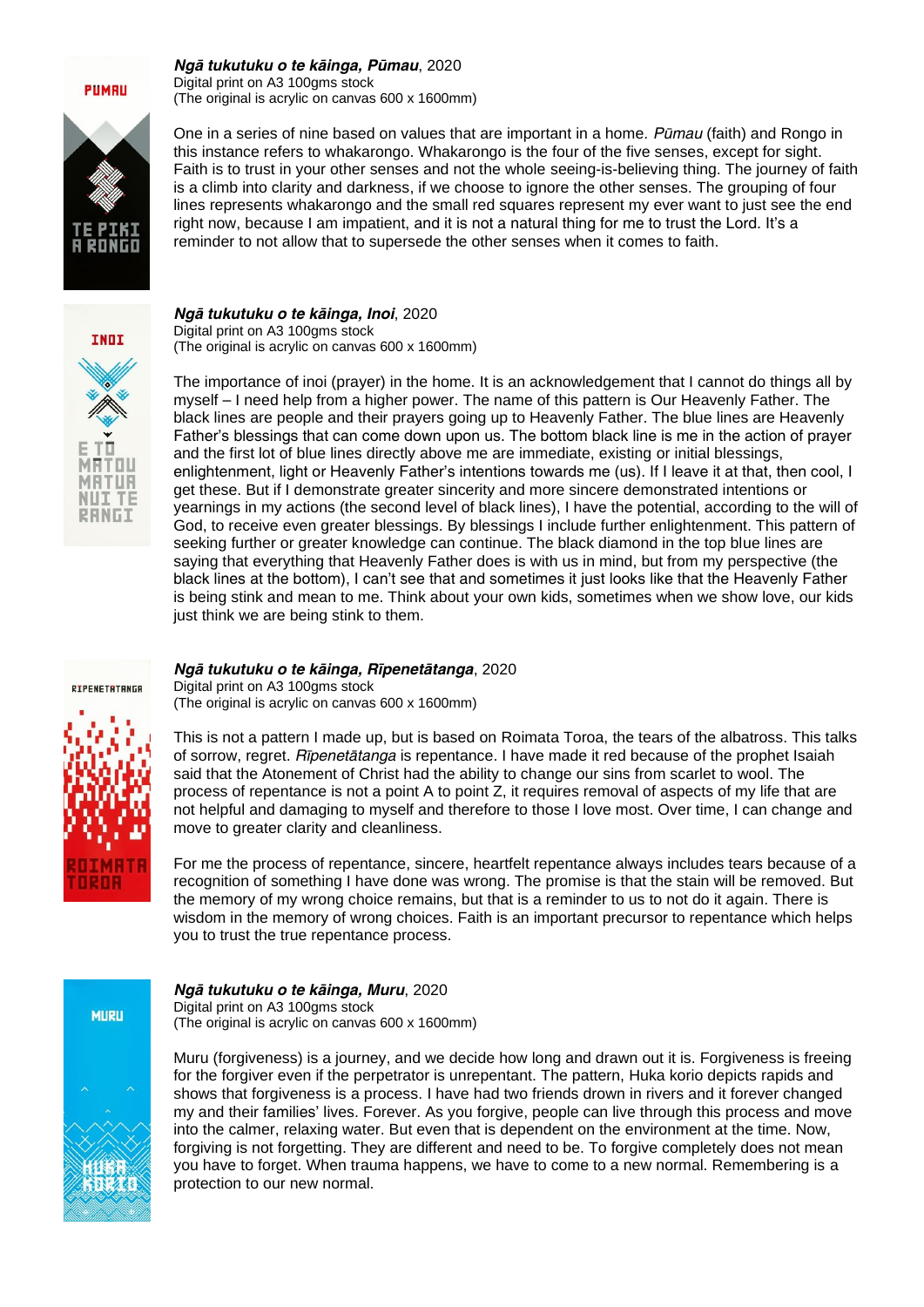**KRURNURNU** 

HOHOL

#### *Ngā tukutuku o te kāinga, Kauanuanu,* 2020 Digital print on A3 100gms stock

(The original is acrylic on canvas 600 x 1600mm)

To respect (*kauanuanu*) someone else does not mean we need to agree with their views. We can still work with them and even have strong meaningful relationships. The name of this pattern is *Hohou i te Rongo* or making peace. This is what we do this when we hongi. Hongi (joining our noses by pressing them together) is the action but making peace is what we are doing.

The black shapes are the shape of noses with our breath mingling.

RROHA

*Ngā tukutuku o te kāinga, Aroha,* 2020 Digital print on A3 100gms stock (The original is acrylic on canvas 600 x 1600mm)

The name of this pattern *Ngā Hīhī o te Aroha* is the sun's rays. My inspiration for this pattern came from times of walking through bush in the crisp mornings and then walking into these rays that beamed through the trees. The effect is immediate. The coldness in my *tinana* (body) begins to defrost and warmth permeates into me, my body straightens, and strengthens and I am renewed. Love does this.

The light permeates from one source, be it from the Lord, from your parents, your significant other and from yourself. Like the sun, love lasts forever. Now I don't know scientifically if the sun will last forever, but for this point, it does. True love lasts forever. It does not mean that it will always feel like the light is permeating you. We are imperfect beings; the important thing is that we must continue to work at it. Look at the each of these tukutuku panels, we need to work at all of them for love to have the power to truly permeate into ourselves and to be a vessel to permeate into others.



*Ngā tukutuku o te kāinga, Ngākau Aroha,* 2020 Digital print on A3 100gms stock (The original is acrylic on canvas 600 x 1600mm)

The *pūpūharakeke* is a giant snail and is a *kaitiaki* (protector). When other tribes would try to attack the *pūpūharakeke* would sing out in warning. So, they may not have sung like Whitney Huston, but when intruders would approach, this alarmed them, and they draw back at such great speed into their shells that the air squeezing sounded like a balloon squealing. The lines of the pattern are the silver trails that snails leave. The black is that the environment is dark around those that we must demonstrate compassion with and alongside. The broken line in the middle is me, you or whoever, that needs acts of compassion. The line either side is those next to you, supporting you and the other line is the Saviour Jesus Christ. Both support us to as far as we need and allow us to continue on to grow, but always there, in the wings. You need to ask.

Compassion is needed in families and between partners. Without compassion families would be broken all the time, relationships could not last, they would be fraught with conflict. It is coupled with forgiveness and repentance – actually all of the tukutuku here.